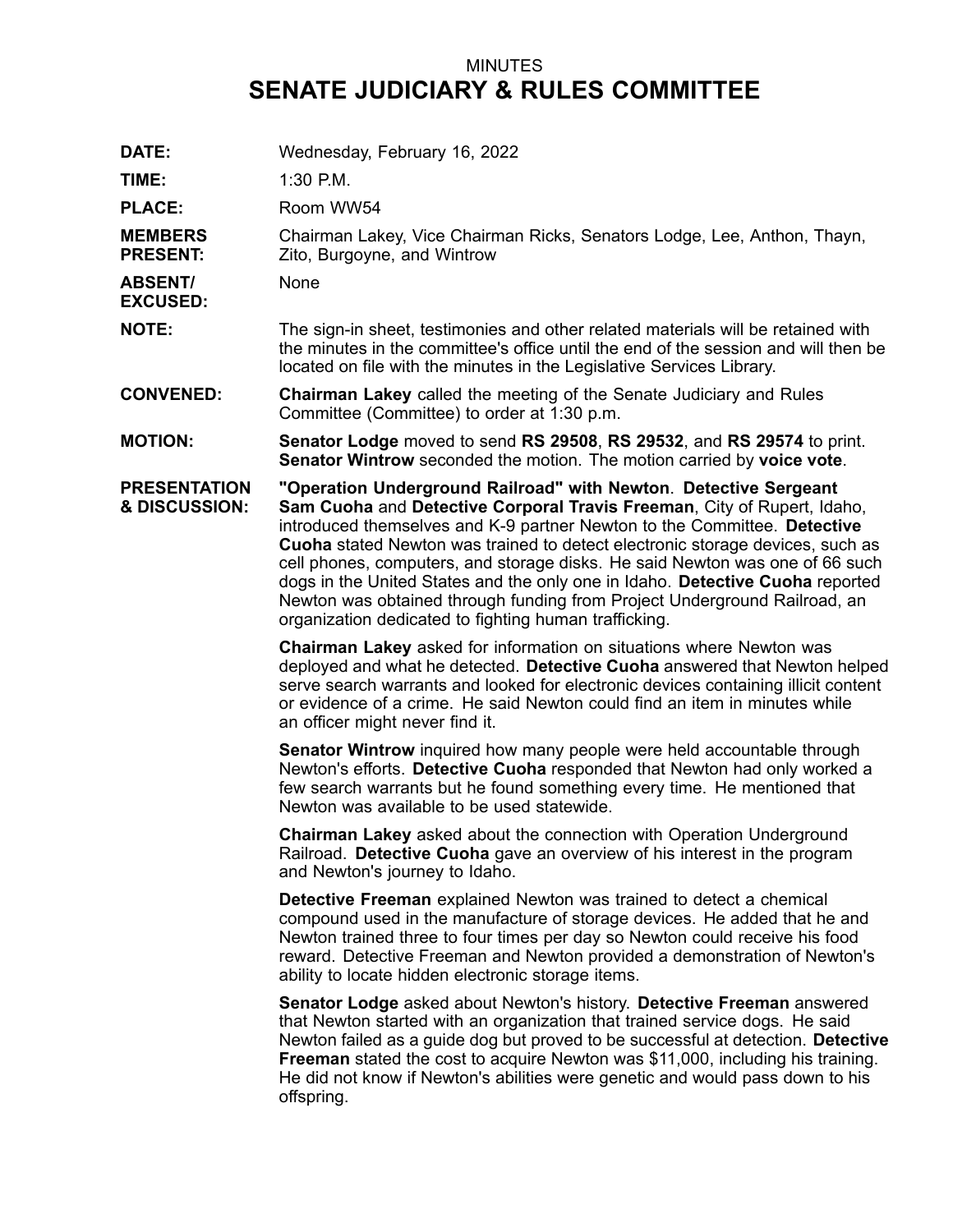**Senator Anthon** recognized the Rupert Police Department as <sup>a</sup> leader in investigating crimes against children. He added that Newton was paid for by <sup>a</sup> private donation to the City of Rupert.

**GUBERNATORIAL Committee Consideration of the Gubernatorial Reappointment of Mike REAPPOINTMENT: Matthews to the Commission on Pardons and Parole (Commission)**.

> **Mr. Matthews** introduced himself to the Committee. He advised he had served on the Commission for 18 years.

**DISCUSSION: Senator Wintrow** inquired how Mr. Matthews weighed decisions to return someone to the community. **Mr. Matthews** responded that the Commission received <sup>a</sup> packet of background information and assessments prior to <sup>a</sup> hearing. He said the Commission also considered the interview with the offender and testimony from support persons.

> **Senator Lee** asked what the Legislature could do to help the Commission. **Mr. Matthews** replied that the Commission had the resources needed to do their work. He said it would be helpful to have more assistance from supervising personnel and facilities to avoid recidivism. **Mr. Matthews** complimented the other Commissioners for their time and preparation.

**Senator Anthon** praised Mr. Matthews for his lengthy exemplary work on behalf of the State.

**Senator Burgoyne** commented on Mr. Matthews' impressive resume and long Commission involvement. He added that it reflected favorably on the Commission when parole was successful. **Senator Burgoyne** commented that recidivism was not always indicative of <sup>a</sup> bad Commission decision. He suggested that high caseloads and lack of supportive services contributed to <sup>a</sup> failed parole. He urged the Legislature to increase funding for rehabilitation and behavioral services.

**Senator Lodge** stated she appreciates Mr. Matthews' excellent work. She added that Senator Darrington made an excellent choice when he recommended Mr. Matthews.

**H 451 JUVENILE CORRECTIONS ACT** - Amends existing law to provide that <sup>a</sup> juvenile offender shall appear before the Custody Review Board in certain instances.

> **Monty Prow**, Director, Idaho Department of Juvenile Corrections (IDJC), introduced himself to the Committee. **Director Prow** reported positive statistics on rates of youth arrests, probation, and detention as well as probation, diversion, and custody success. He said the proposed legislation would require juveniles approaching their 18-month stay to appear before the IDJC Custody Review Board (CRB). **Director Prow** explained the composition and purpose of the CRB. He stated the CRB could help determine how to improve the chances of success upon the juvenile's release from custody.

- **DISCUSSION: Senator Lodge** mentioned she served as <sup>a</sup> member of the CRB for 10 years and found it rewarding.
- **MOTION: Senator Lodge** moved to send **H 451** to the floor with <sup>a</sup> **do pass** recommendation. **Senator Ricks** seconded the motion.
- **DISCUSSION: Senator Burgoyne** commented that the IDJC statistics were impressive. He said the trend line was moving in the right direction.

**VOICE VOTE:** The motion to send **H 451** to the floor with <sup>a</sup> **do pass** recommendation carried by **voice vote**.

**H 452 JUVENILE CORRECTIONS ACT** - Amends existing law to revise provisions regarding detention of <sup>a</sup> juvenile in <sup>a</sup> jail or lockup for adults and to revise <sup>a</sup> provision regarding standards for detention.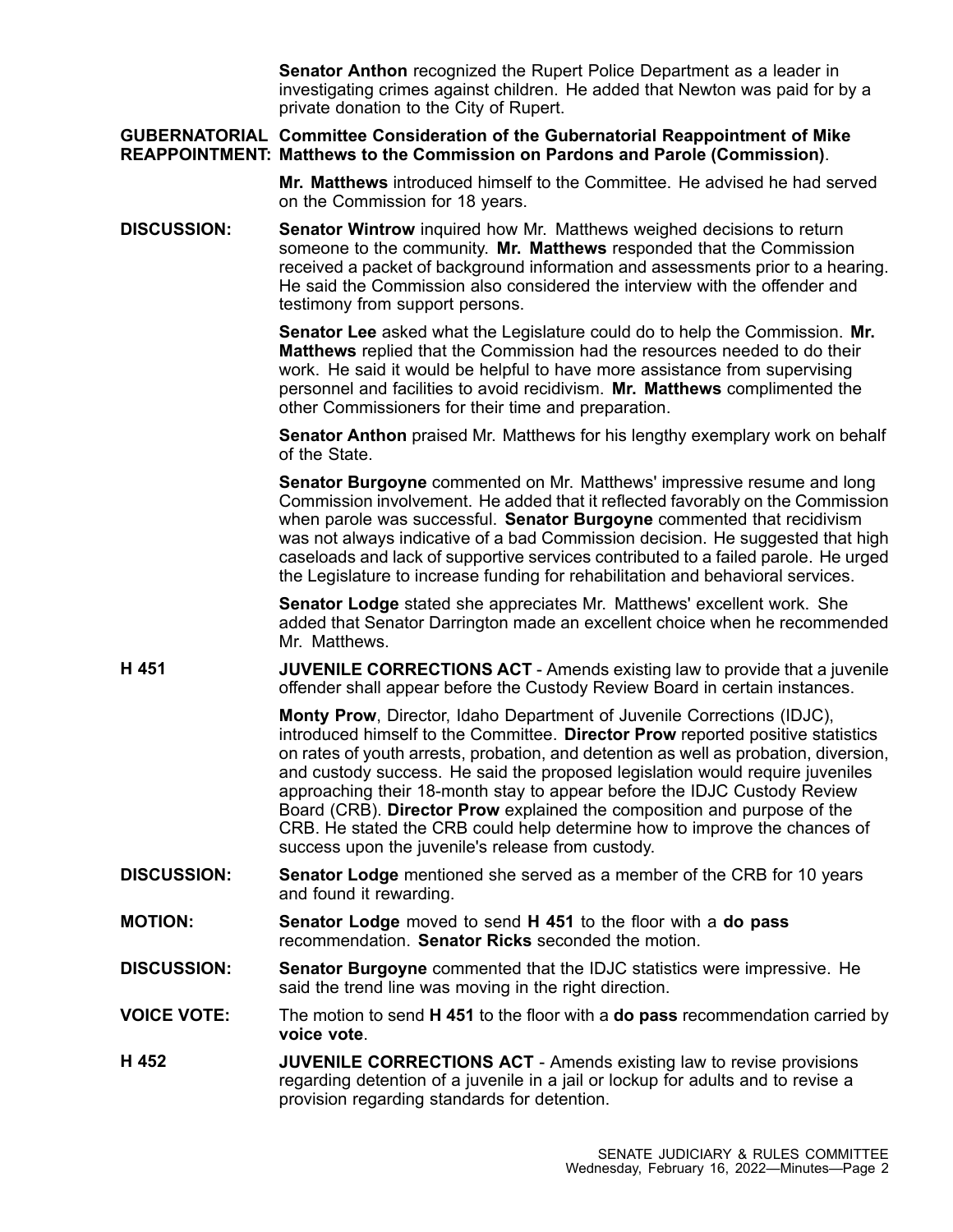**Director Prow** stated the proposed legislation would provide for youth arrested for certain crimes to be detained in <sup>a</sup> juvenile facility and not an adult jail. He added that <sup>a</sup> court would retain jurisdiction to order detention in an adult facility if it was in the interest of justice.

- **TESTIMONY: Samantha Kennedy**, Boise, Idaho, provided written testimony in support of **H 452** because it is harmful to juveniles to be incarcerated in adult facilities.
- **MOTION: Senator Ricks** moved to send **H 452** to the floor with <sup>a</sup> **do pass** recommendation. **Senator Thayn** seconded the motion. The motion carried by **voice vote**.
- **H 453 JUVENILE CORRECTIONS ACT** Amends existing law to revise provisions regarding the diversion process and to provide for an informal adjustment for <sup>a</sup> juvenile offender.

**Director Prow** advised that the bill would clean up language in the Juvenile Corrections Act by moving an informal adjustment process to the section relating to other post-petition options. He said the revised language reflected stakeholder suggestions to align Idaho Code with current county policy and practices.

- **MOTION: Senator Ricks** moved to send **H 453** to the floor with <sup>a</sup> **do pass** recommendation. **Senator Wintrow** seconded the motion.
- **DISCUSSION: Senator Ricks** thanked Director Prow for proactively working to improve the juvenile justice system.

**Chairman Lakey** said he especially appreciated Director Prow's efforts in diversion to keep youths out of the system.

- **VOICE VOTE:** The motion to send **H 453** to the floor with <sup>a</sup> **do pass** recommendation carried by **voice vote**.
- **H 469 PEACE OFFICERS STANDARDS AND TRAINING FUND** Amends existing law to distribute money to the Peace Officers Standards and Training Fund and to revert certain moneys to the General Fund.

**Brad Johnson**, Division Administrator, Idaho Peace Officer Standards & Training (POST), introduced himself to the Committee. **Administrator Johnson** gave an overview of POST funding from the time of its inception. He stated the proposed legislation would alleviate ongoing revenue shortfalls to POST's dedicated fund. **Administrator Johnson** advised that POST did not take in sufficient cash to exercise its full spending authority. He reported the bill would alleviate POST's funding shortfall without negatively impacting any other entity receiving <sup>a</sup> statutory liquor fund distribution. **Administrator Johnson** said the bill would increase POST funding by transferring <sup>a</sup> small percentage of the liquor fund distribution to the POST dedicated fund after other statutory transfers were made. He observed the POST dedicated fund was limited by statute to <sup>a</sup> \$1 million balance, with any overage automatically reverting to the General Fund. **Administrator Johnson** listed stakeholders who supported the legislation.

**DISCUSSION: Senator Lee** asked if the bill would result in any cost savings for cities and counties. **Administrator Johnson** answered that the legislation would not save costs for local governments because POST did not charge them for basic academy programs. He noted that the bill would provide sufficient funding for POST to fulfill its mission.

> **Senator Burgoyne** observed that public safety needed an infusion of resources. He remarked that the bill was <sup>a</sup> responsible way to address POST funding.

**MOTION: Senator Burgoyne** moved to send **H 469** to the floor with <sup>a</sup> **do pass** recommendation. **Senator Ricks** seconded the motion.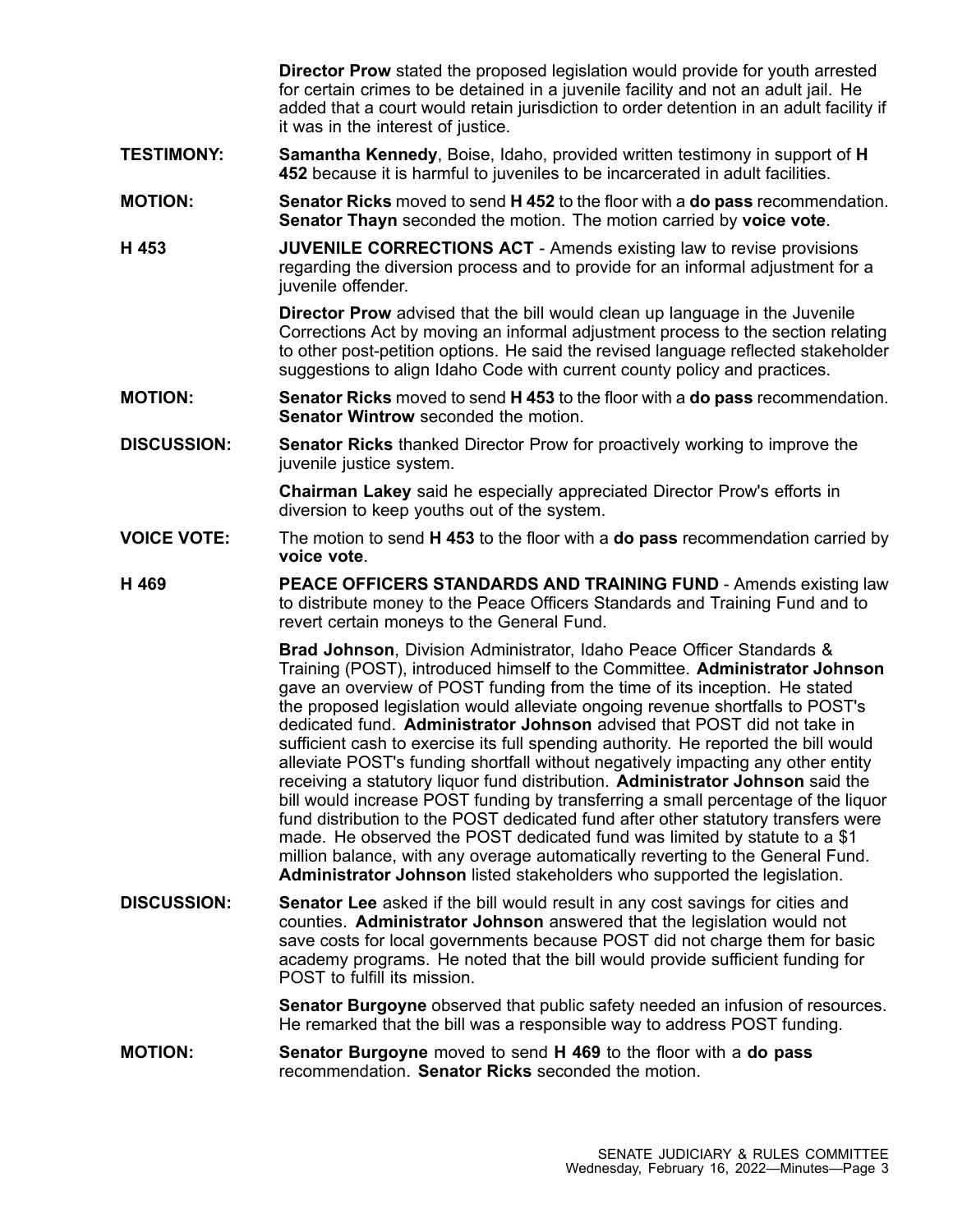**DISCUSSION: Chairman Lakey** said he appreciated Administrator Johnson's bringing the bill. He added that POST training was important for public safety.

> **Senator Lodge** asked how many people completed POST training in <sup>a</sup> year. **Administrator Johnson** responded that POST trained 500 to 600 officers <sup>a</sup> year. He mentioned POST also coordinated certification and recertification of all officers, as well as in-service training statewide, serving 6,000 to 7,000 officers per year.

> **Senator Wintrow** inquired if POST could assist with certification programs for handling domestic violence and sexual assault cases. **Administrator Johnson** responded that POST had not yet taken <sup>a</sup> position on that type of training. He remarked that current funding would not allow for adding additional certification training at this time.

- **VOICE VOTE:** The motion to send **H 469** to the floor with <sup>a</sup> **do pass** recommendation carried by **voice vote**.
- **S 1279 COUNTY JAILS** Adds to existing law to authorize the use of <sup>a</sup> temporary guard of private security service in certain instances.

**Murphy Olmstead**, Idaho Sheriff's Association, introduced himself to the Committee. **Mr. Olmstead** reported the proposed legislation would allow sheriffs to contract with private security companies to transport and monitor prisoners. He provided an example of the need to guard <sup>a</sup> hospitalized inmate. He advised <sup>a</sup> security service would free up <sup>a</sup> deputy's time and be more cost effective. **Mr. Olmstead** noted that private security companies would be liable for their own employees. He added that many security guards were retired law enforcement who had previously completed POST training.

**DISCUSSION:** In response to questions from **Senator Burgoyne** about guard training, **Mr. Olmstead** replied that if <sup>a</sup> security guard had previously completed POST training, it would likely not be current but would be sufficient to handle most situations. He offered to obtain information about whether the guards would be required to take Prisoner Rape Elimination Act training.

> **Senator Wintrow** asked about the effect of the bill on law enforcement. **Mr. Olmstead** responded that security personnel are typically well trained and trustworthy. He pointed out that private security guards often have much experience. **Mr. Olmstead** reported that Ada County has used the same contract security service for more than 20 years. He said some agencies have used private security when there was <sup>a</sup> shortage of staff.

**Chairman Lakey** asked in what situations would contract security guards be used. **Mr. Olmstead** answered they could be used in low risk situations such as when guarding <sup>a</sup> hospitalized comatose inmate.

**Senator Lodge** remarked that the federal court building used retired police officers. She said they would be well trained and trusted to handle low risk situations.

**Senator Wintrow** asked about liability if <sup>a</sup> guard harmed himself or someone else. **Mr. Olmstead** responded that the Idaho Counties Risk Management Program (ICRMP) would defend <sup>a</sup> government entity in the event of <sup>a</sup> lawsuit. The security company would be responsible for its own employees, he added.